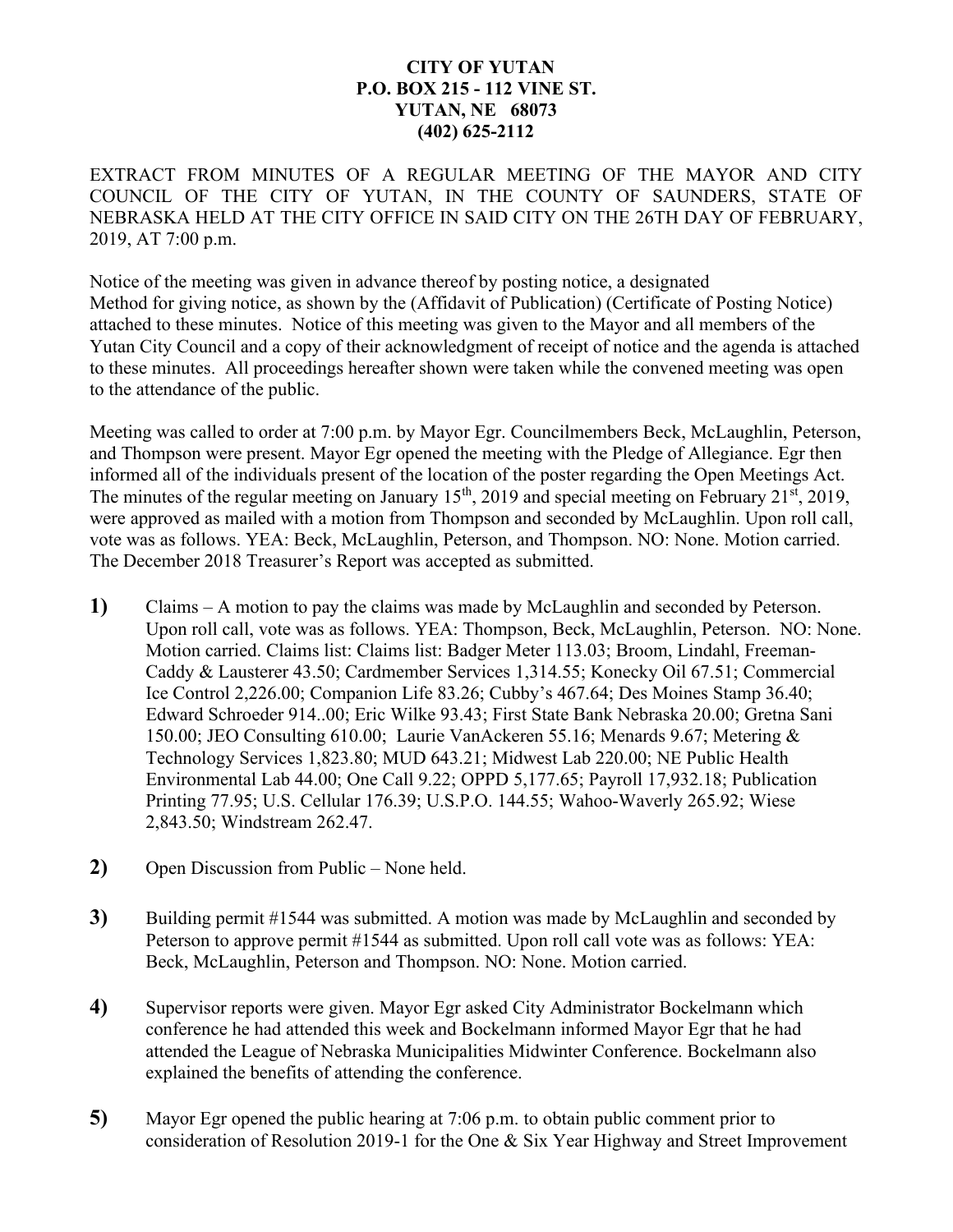Plan. No members of the public came forward; Public hearing was closed at 7:07 p.m.

Resolution #2018-9 – Be It Resolved by the Mayor and City Council of the City of Yutan, Nebraska, that the 2019 One & Six Year Plan for the construction, maintenance, and repair of the streets of the City of Yutan, Nebraska, as prepared by the City Street Superintendent, be and is hereby adopted. A motion was made by McLaughlin and seconded by Thompson to approve Resolution #2019-1. Upon roll call vote was as follows: YEA: Beck, McLaughlin, Peterson, and Thompson. NO: None. Motion carried.

**6)** JEO engineer and Street Superintendent Steve Parr gave an overview of the plan and explained the projects within the plan. Street Superintendent Parr also outlined two street paving projects. Thompson asked Parr if overlying the street for the proposed project would be more cost effective. Parr answered that overlaying the street could be an option but warned that there may be subgrade which would complicate the process and require further investigation.

Mayor Egr asked the Council if they had any preference on which project gets done first. Councilmember Peterson asked if homeowners would be assessed part of the cost for the project. Street Superintendent Parr explained that homeowner payment is a possibility through a Street Improvement District, but that option would be difficult to obtain homeowner support. Councilmember McLaughlin expressed that he would like to survey homeowner support prior to beginning any project.

Discussion was held over water line location for potential project for street improvements on Poplar Street from 2nd Street to 1st Street, 1st Street from Poplar Street south to the existing concrete paving, and Cedar Street from Vine Street to Redwood Lane.

Discussion was held over the scope of the agreements for Item 7 and 8. Discussion was held on cost estimate for proposed projects.

- **7)** Street Superintendent Parr stated the cost of this agreement would be \$9,900. A motion to approve an agreement with JEO Consulting Group for design services for Street Improvements on Poplar Street from 2<sup>nd</sup> Street to 1<sup>st</sup> Street and 1<sup>st</sup> Street from Poplar Street south to the existing concrete paving was made by McLaughlin and seconded by Peterson. Upon roll call, vote was as follows: YEA: Beck, McLaughlin, and Peterson. NO: None. ABSTAIN: Thompson. Motion carried.
- **8)** Street Superintendent Parr stated the cost of this agreement would be \$1,950. A motion to approve an agreement with Thiele Geotech for a geotechnical investigation on Poplar Street from 2nd Street to 1st Street and 1st Street from Poplar Street south to the existing concrete paving was made by McLaughlin and seconded by Peterson. Upon roll call, vote was as follows: YEA: Beck, McLaughlin, and Peterson. NO: None. ABSTAIN: Thompson. Motion carried.
- **9)** City Clerk/Treasurer Schulz informed the Council that Justin Lewandowski was not able to attend tonight's meeting. A motion to approve a new property and liability insurance policy for the City beginning March 1, 2019 was made by Thompson and seconded by Peterson. Upon roll call, vote was as follows: YEA: Beck, McLaughlin, Peterson, and Thompson. NO: None. Motion carried.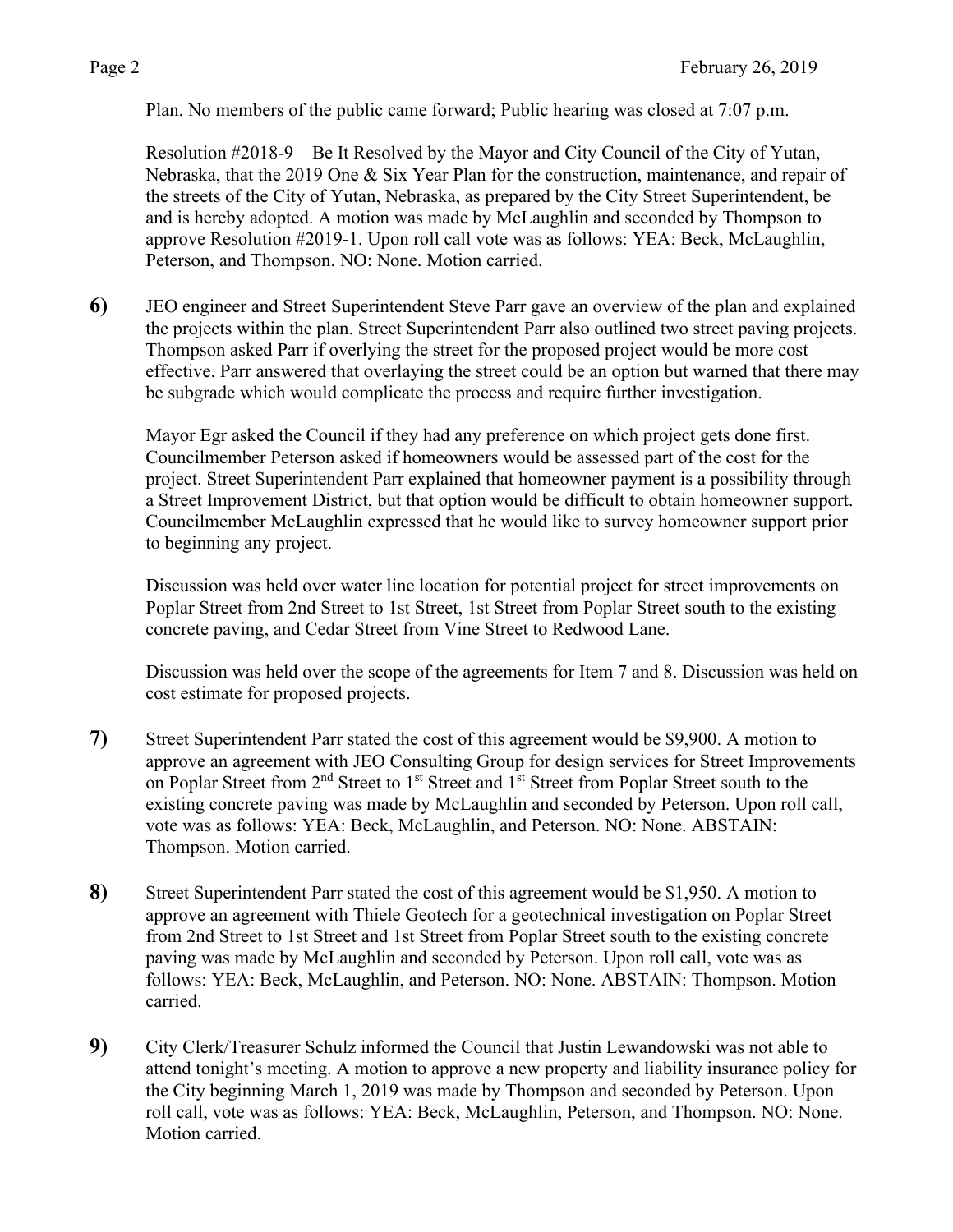- **10)** Library Director VanAckeran presented her annual library report.
- **11)** A motion to accept Mayor Egr's appointment of Cole Bockelmann as City Administrator was made by Peterson and seconded by McLaughlin. Upon roll call, vote was as follows: YEA: Beck, McLaughlin, Peterson, and Thompson. NO: None. Motion carried.
- **12)** Resolution #2019-2 Resolution #2019-2 WHEREAS, certain municipalities and fire protection districts located in Saunders County, Nebraska desire to enter into an Interlocal cooperation agreement for the creation of a Mutual Finance Organization pursuant to Legislative Bill 1120, 1998. A motion was made by Thompson and seconded by Beck to approve Resolution #2019-2. Upon roll call vote was as follows: YEA: Beck, McLaughlin, Peterson, and Thompson. NO: None. Motion carried.
- **13)** A motion to issue a special designated liquor license to Special designated liquor license to Chieftain Community Club for Yutan Days Festival - located at 108 Vine Street, Yutan, NE on June 22nd, 23rd, and 24th from 6:00 a.m.−2:00 a.m. for Yutan Days was made by Thompson and seconded by Peterson. Upon roll call vote was as follows: YEA: Thompson, Beck and McLaughlin. NO: None. Motion carried.
- **14)** This item was tabled until a member of the public wishing to speak on this matter was present.
- **15)** Mayor Egr asked City Administrator Bockelmann if he had communicated with the City Attorney regarding this agreement. Bockelmann stated that he had emailed to agreement to the City Attorney but had not heard back. Mayor Egr asked Councilmember Thompson if the liability amount for the Fire Department was correct. Thompson stated that the Fire Department is covered for more than \$1 million, but that he trusted the attorney who had written the agreement. A motion was made Thompson to approve of the lease agreement pending review by the City Attorney between the City and the Yutan Fire Protection District #12 and seconded by Peterson. Upon roll call vote was as follows: YEA: Beck, Peterson, and Thompson. NO: McLaughlin. Motion carried.
- **16)** A motion to extend the warranty for Well #2 VFD was made by McLaughlin and seconded by Thompson. Upon roll call, vote was as follows: YEA: Beck, McLaughlin, Peterson, and Thompson. NO: None. Motion carried.
- **17)** Councilmember Thompson stated that this discussion was no longer necessary because the Fire Board was considering changing their meeting date.
- **18)** Mayor Egr asked the Council how they would like to proceed for advertising the position. Councilmember Peterson asked how current job duties in the maintenance department were divided. City Administrator Bockelmann stated that he would need to compare both job descriptions. McLaughlin and Thompson expressed the desire to have someone well-qualified for the position that held water licenses.
- **19)** General Discussion: Councilmember Thompson asked Staff to create a Facebook post to inform public of snow removal requirements near fire hydrants.